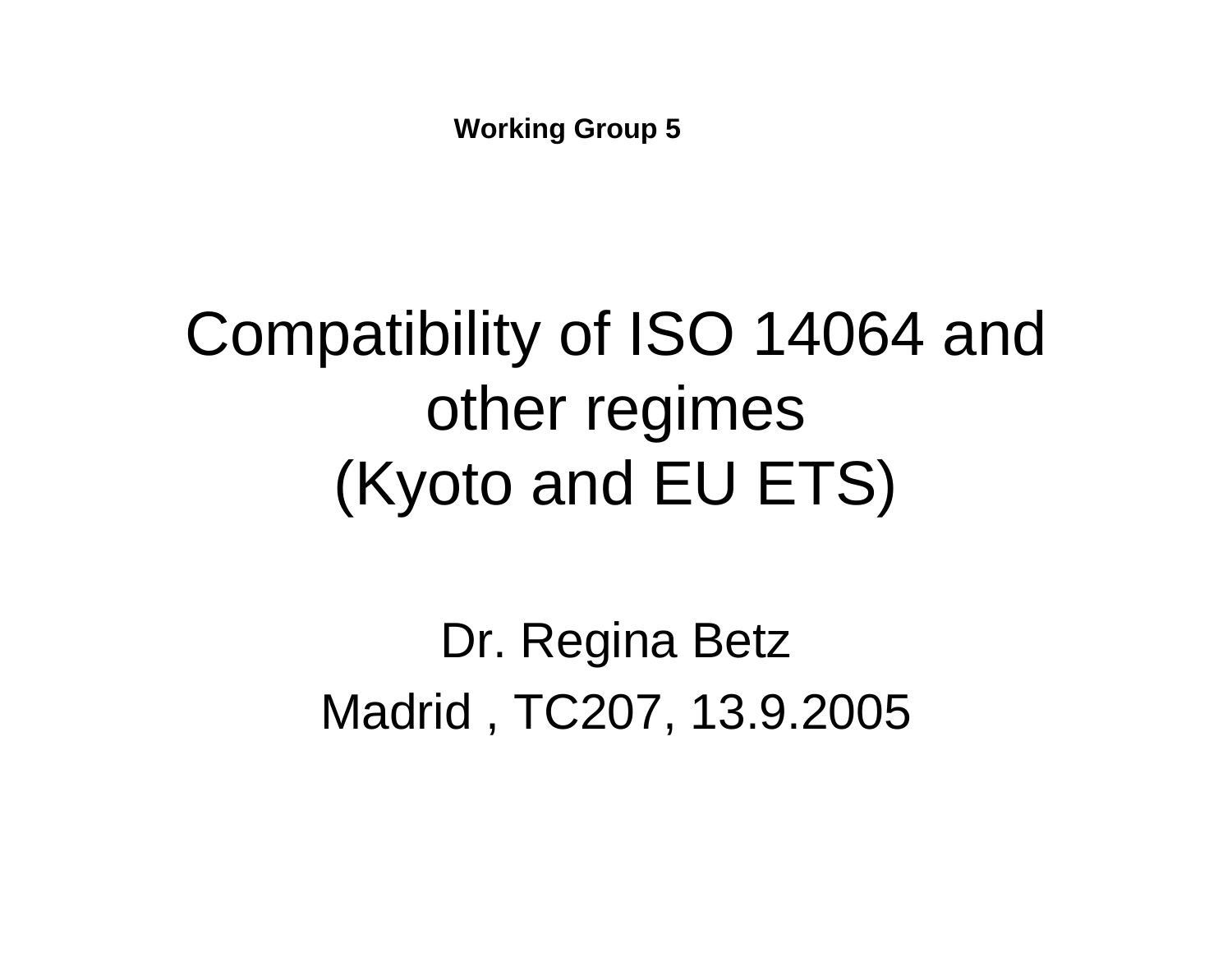### **Overview**

- ISO 14064 Part 2 CDM:
	- Scope
	- **Principles**
	- –Project Cycle
	- –Additionality
	- –Leakage
	- –Reporting
- ISO 14064 Part 2 EU ETS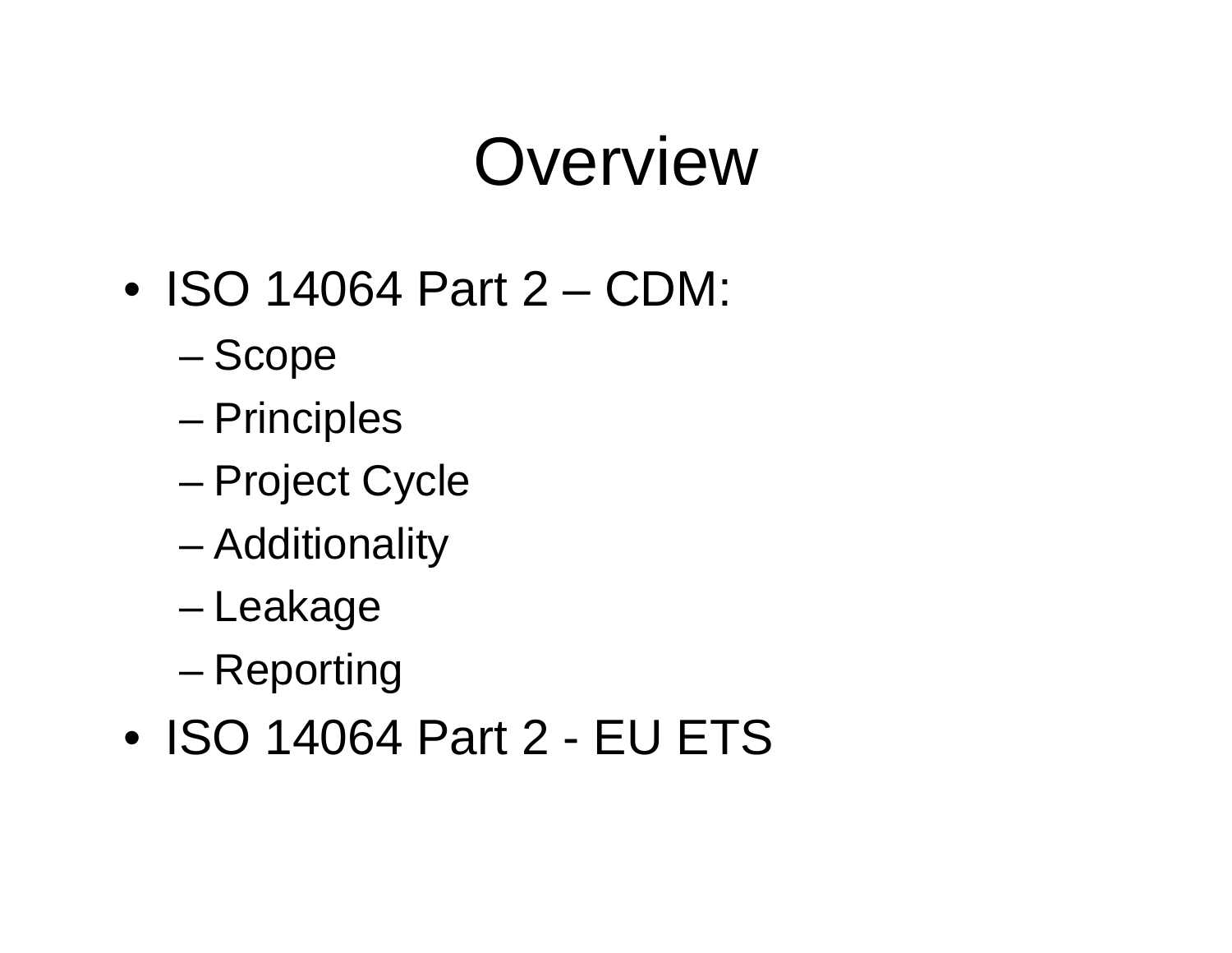### Scope

- "ISO 14064 is GHG programme neutral. If a GHG programme is applicable, requirements of that GHG programme are <u>additional</u> to the requirements of ISO 14064.
- NOTE If a requirement of ISO 14064 prohibits an organization or GHG project proponent from complying with a requirement of the GHG programme, the requirement of the GHG programme takes precedence."
- **-> CDM requirements will most likely be additional rather than conflicting!**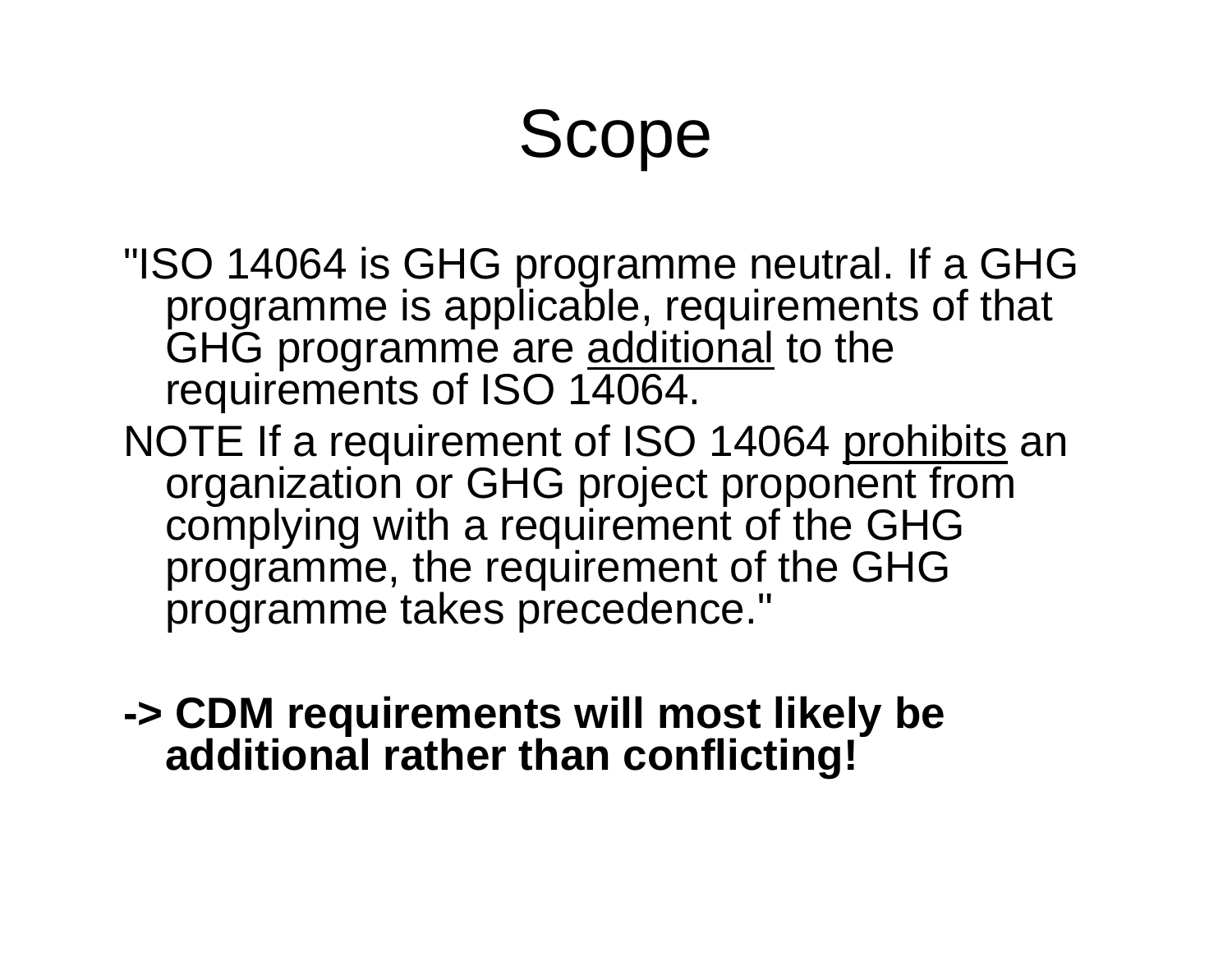# **Principles**

### **ISO 14064:**

Relevance

**Completeness** 

**Consistency** 

**Transparency** 

**Accuracy** 

**CDM:**

**Conservativeness** Criteria with regard to baseline and monitoring: Relevance (Appendix C b.vi) Completeness (Monitoring Annex 57), Boundary –Leakage (Annex 52 & 53) Consistency (Appendix C a.ii) Accuracy (Monitoring, Annex 57) Transparency (Annex 45b) Conservativeness (Annex 45b) Rigour (Appendix C a.iii) Comparability (Monit., Appendix B h.i) Cost effectiveness (Monit., Appendix C b.iii)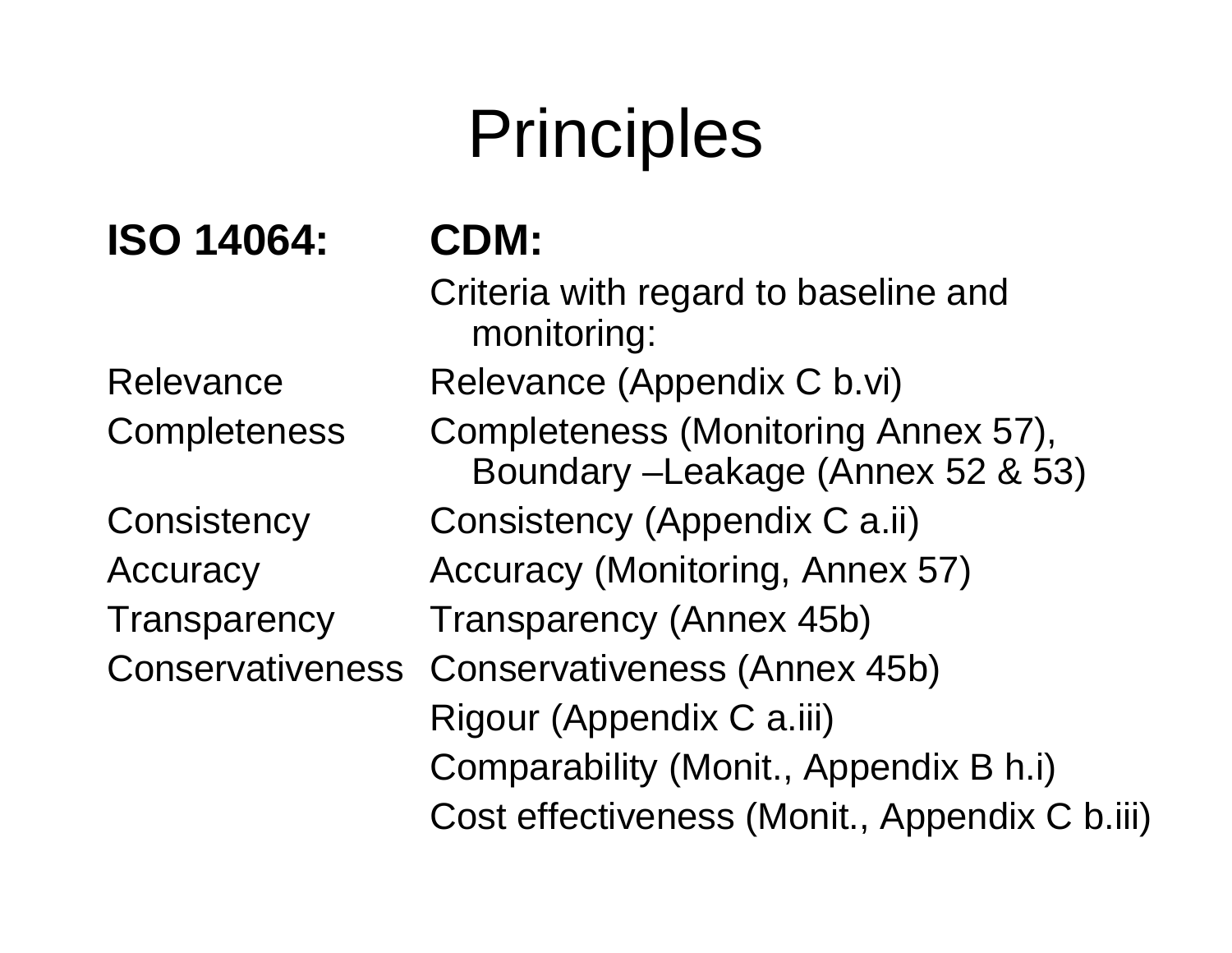# Project cycle

### **ISO 14064: CDM:**

#### **Project Idea Note**

**GHG project plan:**

Description of the project

#### . **Identification of relevant SSR**

**Quantify emissions and/or removals Determine baseline scenarioand identify SSR Establish monitoring procedures Quantify reductions and/or removal enhancementsManage data quality**

**Document the GHG project**

**Validation and/or Verification**

**GHG report**

#### **Project design**



**CER-Issuance**

**Certification**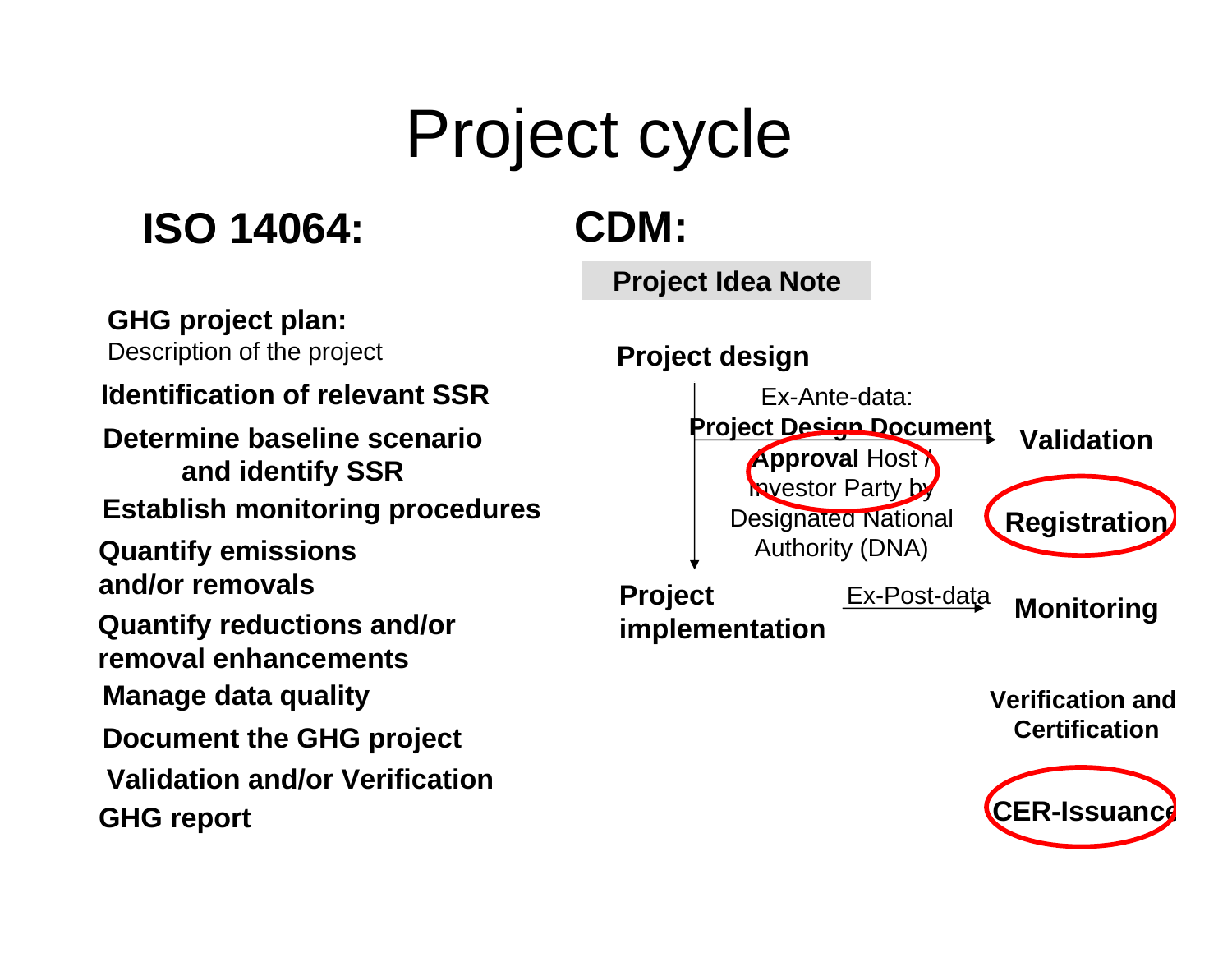# Project Cycle

- ISO 14064
	- –does not include registration and issuance of credits -> up to regime
	- "project cycle" (chapter sequence) is <u>not</u> chronological and there are linkages between planning and implementation phase
	- Validation and verification are "should" recommendations not mandatory
	- No mandatory stakeholder consultations (if ->relevant outcomes to be included in GHG project plan)
	- No approval by any party
	- No mandatory environmental impact assessment ->if required summary to be included in GHG project plan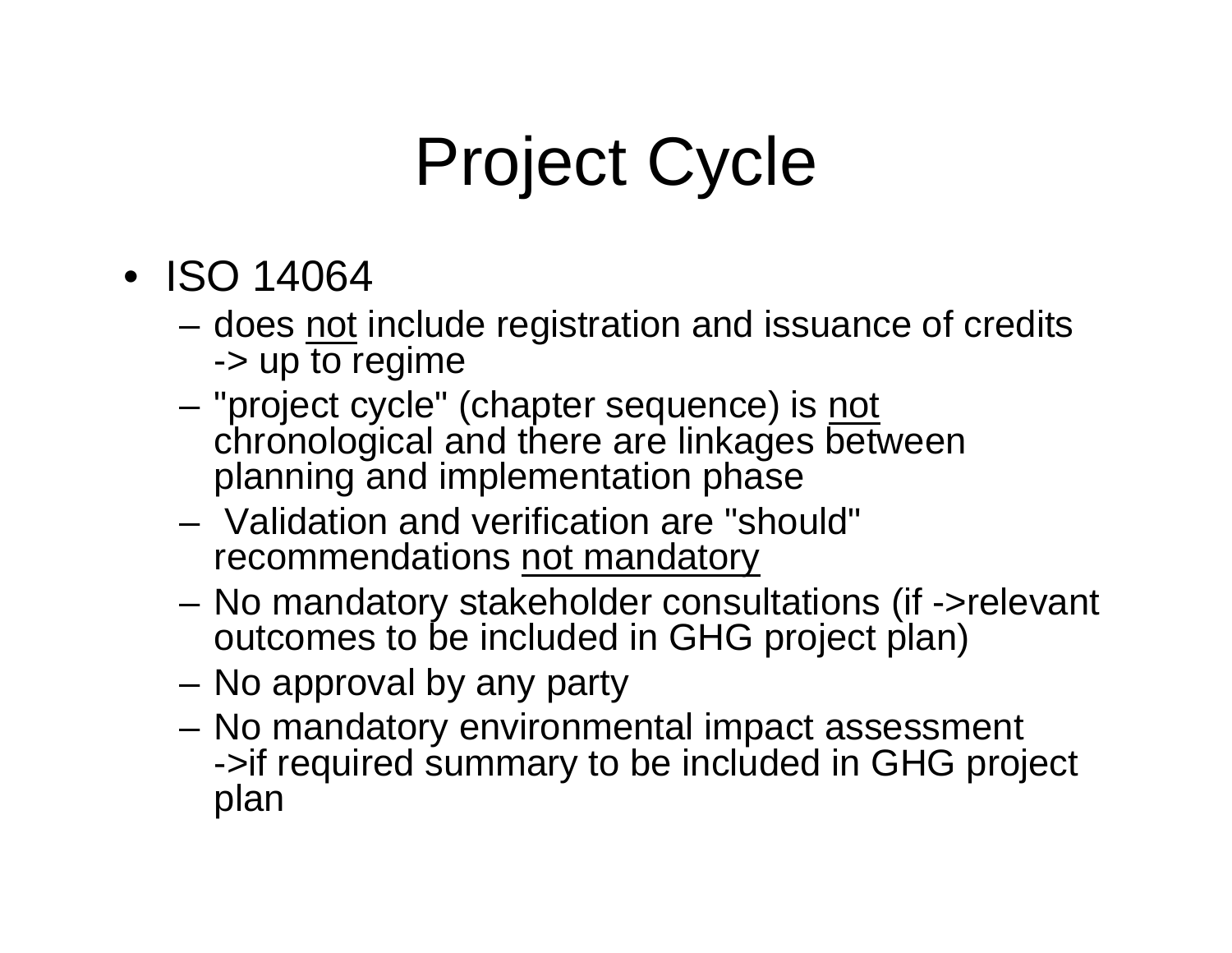# Additionality

### **ISO 14064:**

No definition, since term "additionality" is avoidedConcept of additionality includedAssessment of

additionality through project based baseline

### **CDM:**

Definition (Annex 43)

Additionality test (not mandatory) developed by Executive Board

Additionality is assessed through the baseline approach which includes a justification of the appropriateness. Three approaches include "economic assessment"

Rigorous additionality assessment by Executive Board: almost half of 74 proposed baseline methodologies rejected or required modifications (Feb. 2005)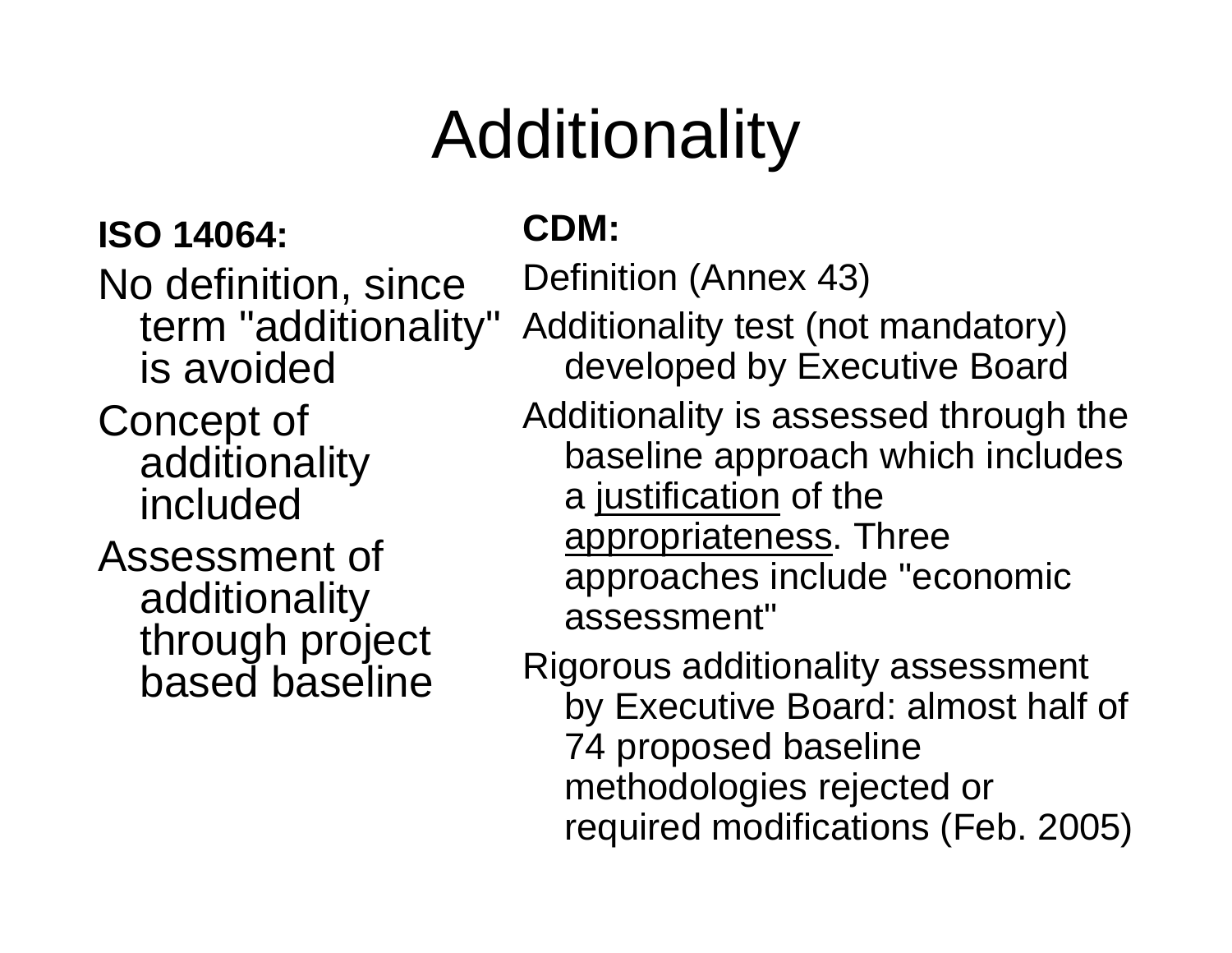### Relevant SSR, Leakage, Boundary

### **ISO 14064:**

**Relevant sources, sinks and reservoirs**

**Controlled:** whose operation is under the direction and influence of the project proponent through financial, policy, management or other instruments

**Related**: that has material or energy flows into, out of, or within the project

**Affected:** influenced by a project activity through changes in market demand or supply for associated products or services or through physical displacement

#### •**CDM:**

**Leakage**: net change outside the project boundary which is measurable and attributable to the CDM project activity.

- **Directly attributable** (*inside* project boundary)
- **Directly attributable** (*inside* project boundary)
- **Leakage** (*outside* the project boundary) has to be taken into account if emissions are attributable to the GHG project
- **Leakage** (*outside* the project boundary) has to be taken into account if emissions are attributable to the GHG project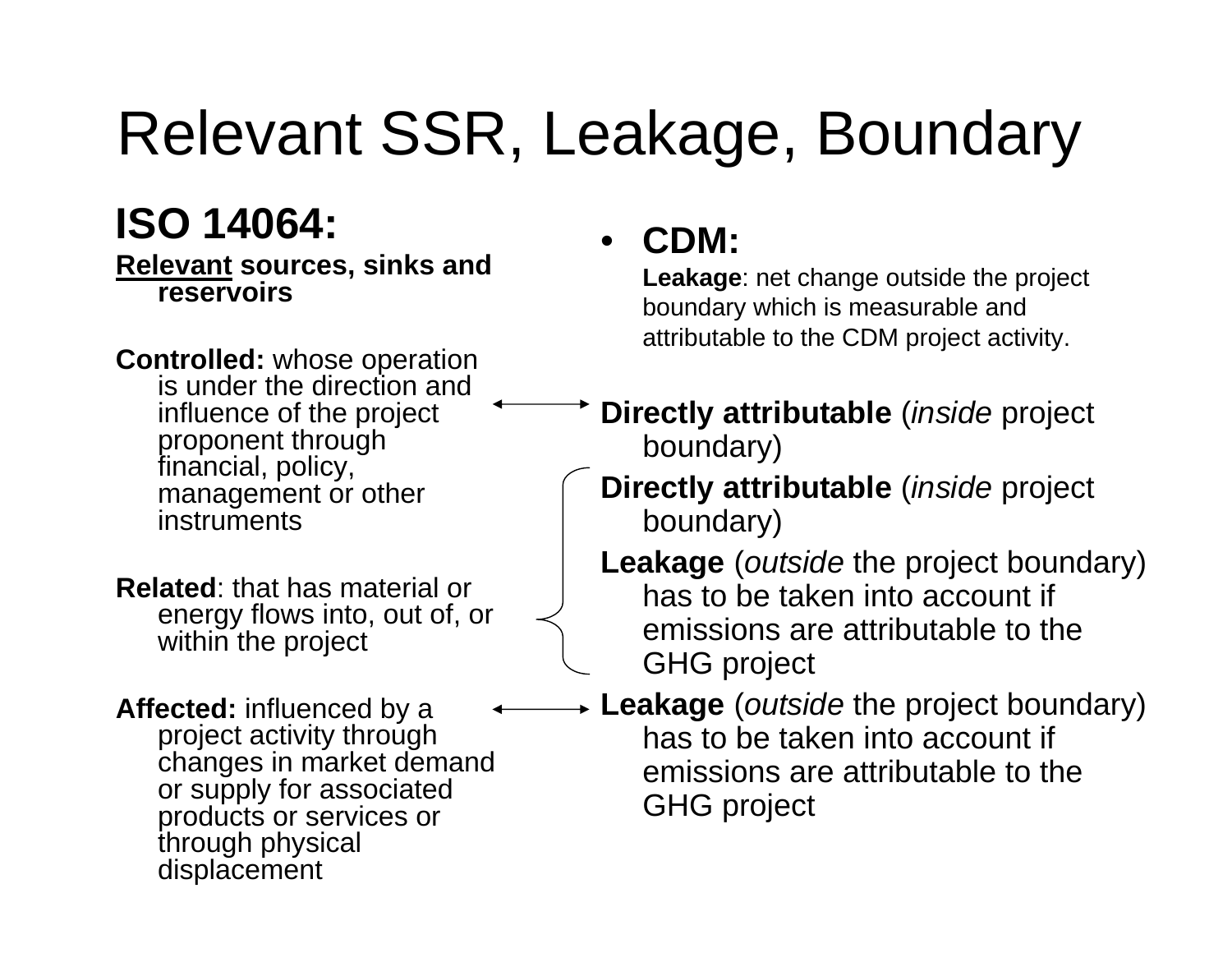### Example: Fuel switch



**Directly attributable**

(inside the project boundary)

**Option 1:** 

**CDM**

**Leakage** (outside the project boundary) but attributable to the GHG project -> take into account

**Option 2: Directly attributable** (inside the project boundary)

**Leakage** (outside the project boundary) not attributable to the GHG project ->not taken into account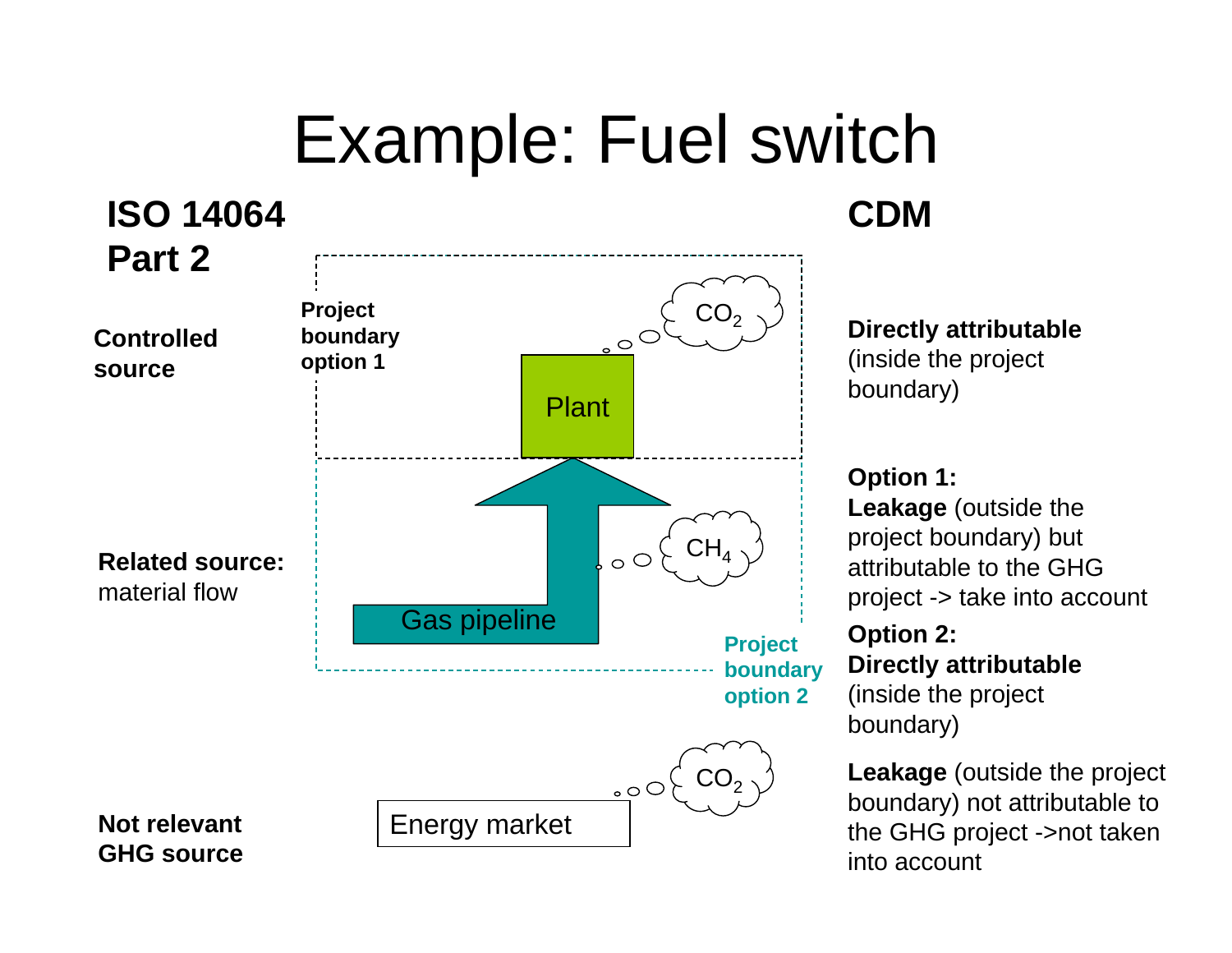# Reporting

### **ISO 14064:**

#### **GHG project plan**

**GHG report** (includes statement on validation and verification and level of assurance) – publicly available if claiming conformance with ISO 14064 Part 2

**Confidentiality**: no direct mentioning anymore -> national law

### **CDM:**

Approval of **Methodologies**: publicly available

**Project design document** – publicly available

**Monitoring report** – publicly available **Verification report** – publicly available

**Confidentiality**: no disclosure without the written consent of the provider of the information, except as required by national law. Information used to determine additionality, to describe the <u>baseline</u> methodology and its application, and to support an environmental impact assessment shall not be considered as proprietary or confidential.

**JI first track: No commitment to public reporting**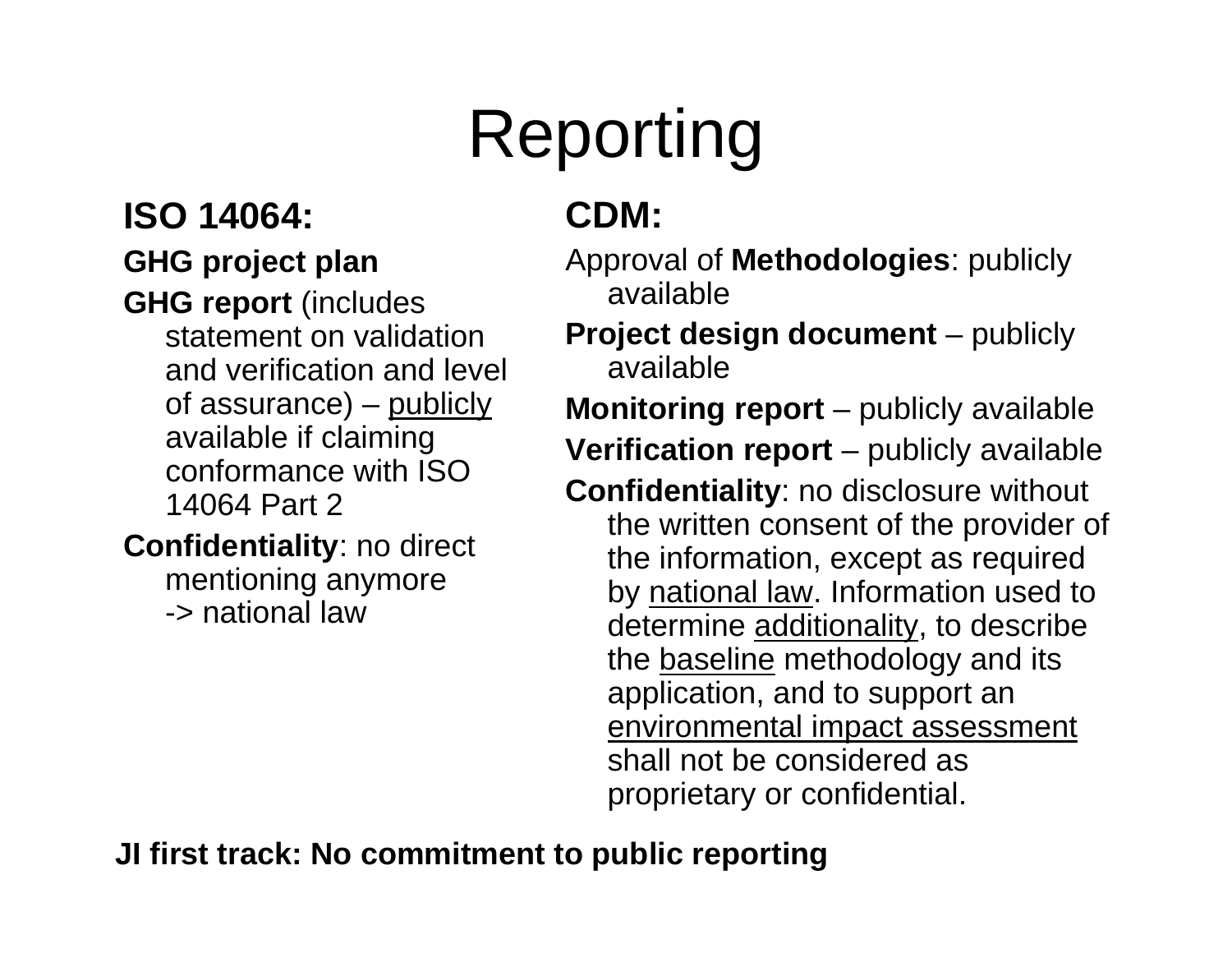### EU ETS- Part 2

- EU ETS: cap and trade scheme started in 2005
- EU ETS is linked to JI/CDM projects: 'Linking Directive' entered into force in October 2004
- Linking Directive (2005-2007):
	- Based on CDM and JI rules -> JI rules track 1 may use ISO 14064 Part 2 as basis for national implementation
	- –No sink projects (JI and CDM), nuclear and big hydro
	- – No domestic project so far (review) -> potential use of ISO 14064 Part 2